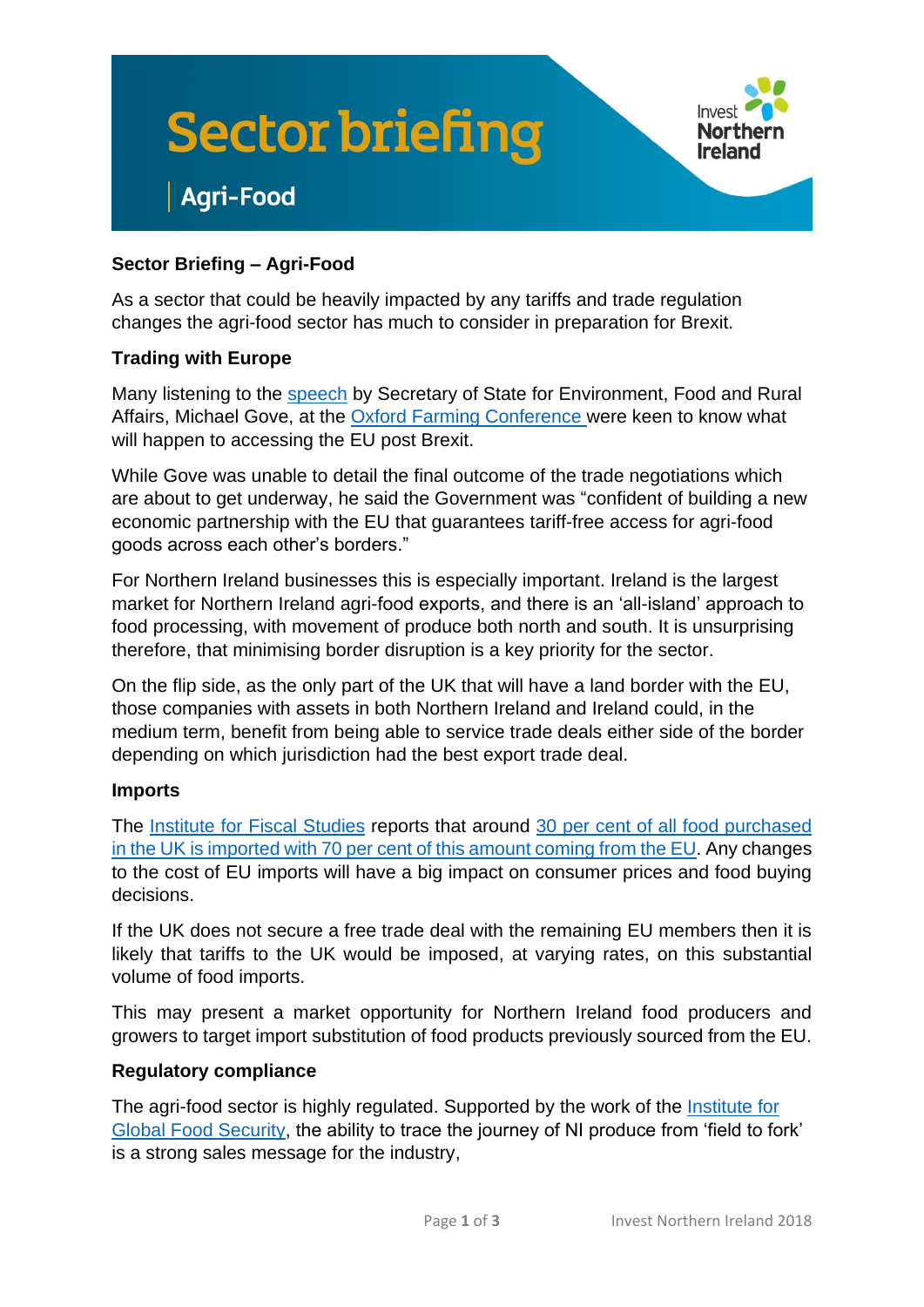# **Sector briefing**



# **Agri-Food**

Being able to adapt to the future regulatory environment will be crucial to a business's ability to remain competitive on a global scale. For example, regulations that add time and cost to the movement of goods will mean businesses here will need to carefully review how they can continue to access markets where they need to ensure the product has the same number of days' shelf life as their competitors when delivered.

## **Supply Chain**

Managing third party suppliers is another consideration for food producers sourcing supplies from outside the UK, and for growers supplying EU customers. For some businesses existing supply chain relationships will be strategic to their business. It is therefore advisable that full risk assessments take place early.

Many UK produced products also use imported ingredients and there is an opportunity for NI companies to focus and target import substitution where relevant.

## **Subsidies**

A Command Paper to be published later this spring will give more details of the Government's plans for regulatory change and a replacement for the Common Agricultural Policy (CAP). As this is a devolved matter, without a functioning NI Executive and Assembly it is not quite as clear cut for NI farmers but it would be expected that a similar guarantee on farming support, up until the end of this Parliament in 2022, would be agreed.

## **Labour**

The NI agri-food sector (both farming and processing) is heavily dependent on a non-UK workforce. There has already been an impact on the available labour pool here, partly attributed to the devaluation of Sterling in the aftermath of the Brexit vote, and partly due to the uncertainty around rights to work in the UK post-Brexit.

For an industry that has a large seasonal workforce, there remain questions on how contract labour needs can be met post Brexit if future policy restricts accessing this workforce.

The UK Government is due to publish proposals for an EU migration framework which should provide some insight into the extent to which agri-food companies will be able to readily employ EU nationals. That said, it is unlikely to be a straightforward as it is currently so it is essential that firms look closely at their recruitment practices and processes to see how they can remain competitive.